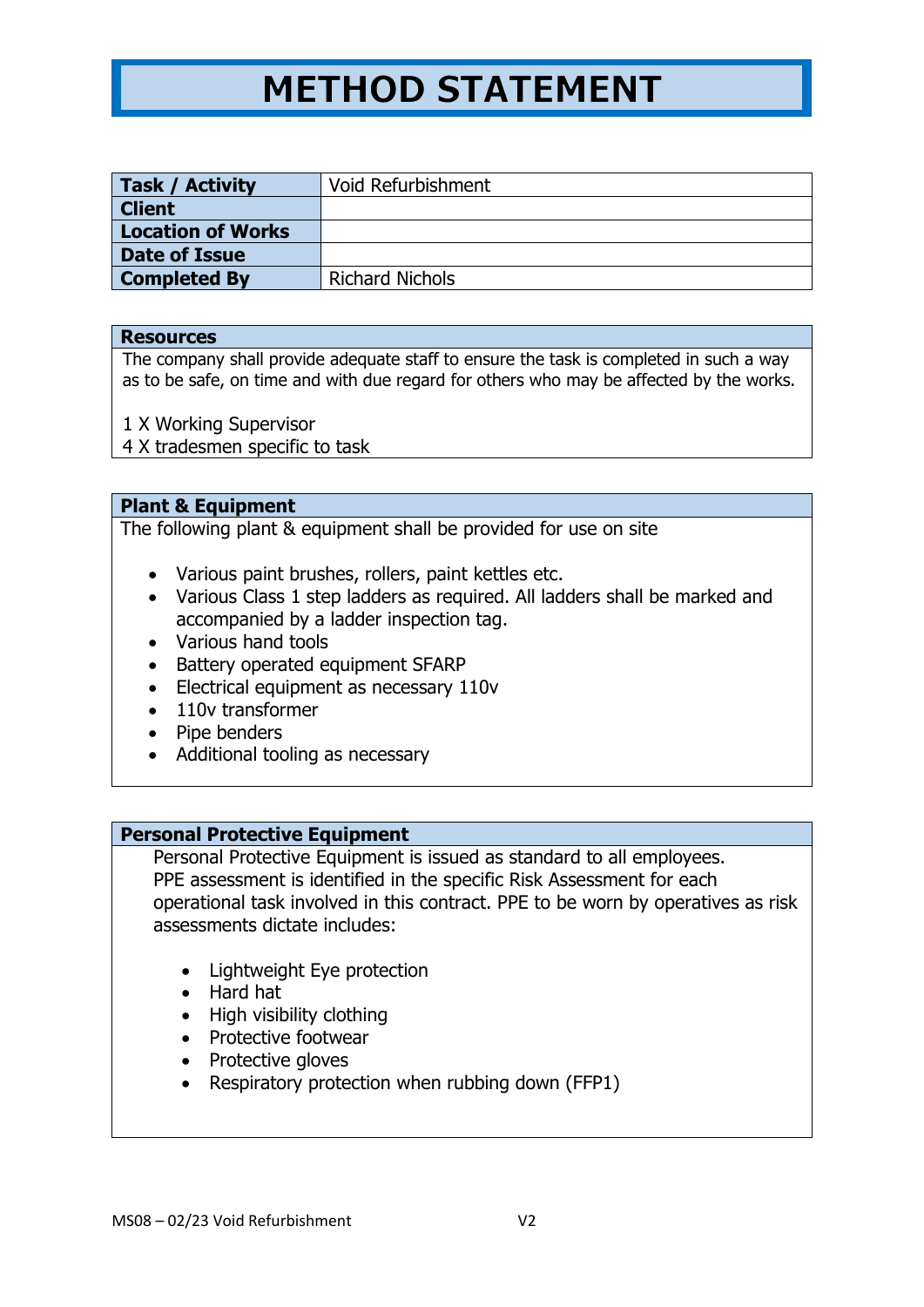## **METHOD STATEMENT**

## **Materials**

Dulux water based paints throughout as per specification All paints used are Dulux trade aqueous products accompanied by COSHH information detailing emergency information and storage requirements etc. All other materials as specified with the client Electrical wiring **Pipework** Trunking / containment Socket points etc. Radiators Kitchen units as per agreed specification Bathroom suite to agreed specification

## **Site set up**

- All personnel shall attend the site specific induction prior to commencing work on the project.
- All personnel shall attend the daily site briefing.
- All work areas will be clearly identified and agreed with the client prior to commencing works.
- Safe route of exit will be identified for emergency purposes. It is agreed that personnel shall adopt the existing safe routes and assembly point.
- Personnel shall have the use of the welfare facilities which are in place within the property.

## **Execution of work**

- The electricians shall fit in place the necessary trunking and cabling to conform to requirements ensuring compliance legislative requirements.
- Where chasing out is necessary, this will not commence until after 09:00 and not after 17:00.
- Dust suppression techniques to be employed.
- Upon completion of the electrical works all electrical works to be tested prior to handover.
- New radiators shall be fitted in place together with the new hot water system in the kitchen
- The new kitchen and associated fixtures, fittings and plumbing shall be put in place while co-ordinating works with others on site.
- Any work at height is to be undertaken in line with risk assessment and training delivered.
- The existing bathroom suite shall be removed from site with the new suite put in place together with associated fixtures, fittings and plumbing.